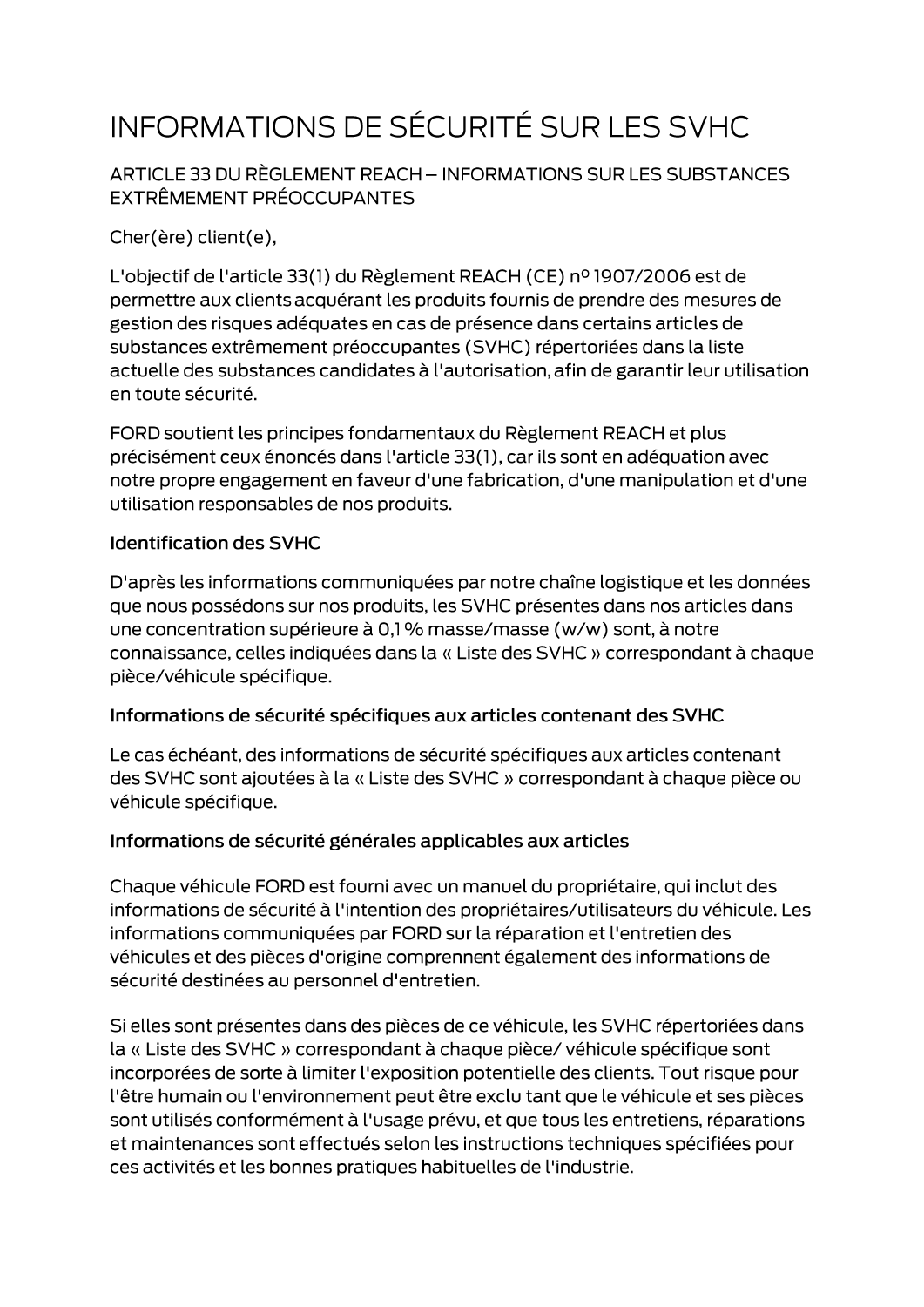Dans l'Union européenne, le traitement des véhicules hors d'usage peut s'opérer uniquement dans une installation de traitement autorisée. Les pièces des véhicules doivent être traitées conformément à la législation locale applicable et aux directives des autorités locales.

## Modèle: Ford Connect

Liste des SVHC basée sur la liste des substances candidates de l'ECHA datée du ler janvier 2022

### Informations de sécurité spécifiques aux articles contenant des SVHC

Aucune information de sécurité spécifique n'est requise - Suivre les Informations de sécurité générales applicables aux articles.

| <b>Commodity</b>                                                        | <b>REACH SVHCs</b>                                                 |
|-------------------------------------------------------------------------|--------------------------------------------------------------------|
| <b>A/C Compressor</b>                                                   | Diboron-trioxide[1303-86-2]                                        |
|                                                                         | Lead[7439-92-1]                                                    |
| A/C Lines, Receiver Drier and<br><b>Accumulator</b>                     | Lead[7439-92-1]                                                    |
| <b>ABS/ESC Module</b>                                                   | Lead[7439-92-1]                                                    |
| <b>Accessories</b>                                                      | 1,2-Dimethoxyethane[110-71-4]                                      |
|                                                                         | C,C'-azodi(formamide)[123-77-3]                                    |
|                                                                         | Lead[7439-92-1]                                                    |
| <b>Active Grille Shutter</b>                                            | Lead[7439-92-1]                                                    |
| <b>Adaptive Cruise Control</b>                                          | Lead[7439-92-1]                                                    |
| <b>AIS - Air Cleaner and Low Pressure</b><br><b>Ducts</b>               | Lead[7439-92-1]                                                    |
| <b>Alternator</b>                                                       | Lead[7439-92-1]                                                    |
| Antenna                                                                 | Lead[7439-92-1]                                                    |
| <b>Appliques (Pillar, Decklid, Roof)</b>                                | Lead[7439-92-1]                                                    |
| <b>Audio and Navigation Head Units</b>                                  | Lead[7439-92-1]                                                    |
| <b>Badges</b>                                                           | Tris(nonylphenyl)phosphite[26523-78-4]                             |
| <b>Battery</b>                                                          | Lead[7439-92-1]                                                    |
| <b>Body Structure - Dash and Cowl</b>                                   | C,C'-azodi(formamide)[123-77-3]                                    |
| <b>Body Structure - Die-Cut Sealers</b>                                 | 2-(2H-Benzotriazol-2-yl)-4,6-ditertpentylphenol[25973-<br>$55-1$ ] |
| <b>Body Structure - Floor Pan - Front</b><br><b>Floor and Side Sill</b> | 2-(2H-Benzotriazol-2-yl)-4,6-ditertpentylphenol[25973-<br>$55-1$   |
|                                                                         | Lead[7439-92-1]                                                    |
|                                                                         | Refractory ceramic fibres[142844-00-6]                             |
| Body Structure - Floor Pan - Rear Floor                                 | Lead[7439-92-1]                                                    |
| <b>Body Structure - Package Tray</b>                                    | Lead[7439-92-1]                                                    |
| <b>Brake Actuation</b>                                                  | C,C'-azodi(formamide)[123-77-3]                                    |
|                                                                         | Lead[7439-92-1]                                                    |
| <b>Brake Tubes and Hoses</b>                                            | Lead[7439-92-1]                                                    |
| <b>Brakes - Caliper &amp; Anchor Brkt Assy</b><br>(Front, Rear)         | 2-Methylimidazole[693-98-1]                                        |
|                                                                         | Lead[7439-92-1]                                                    |
| <b>CHMSL</b>                                                            | Lead[7439-92-1]                                                    |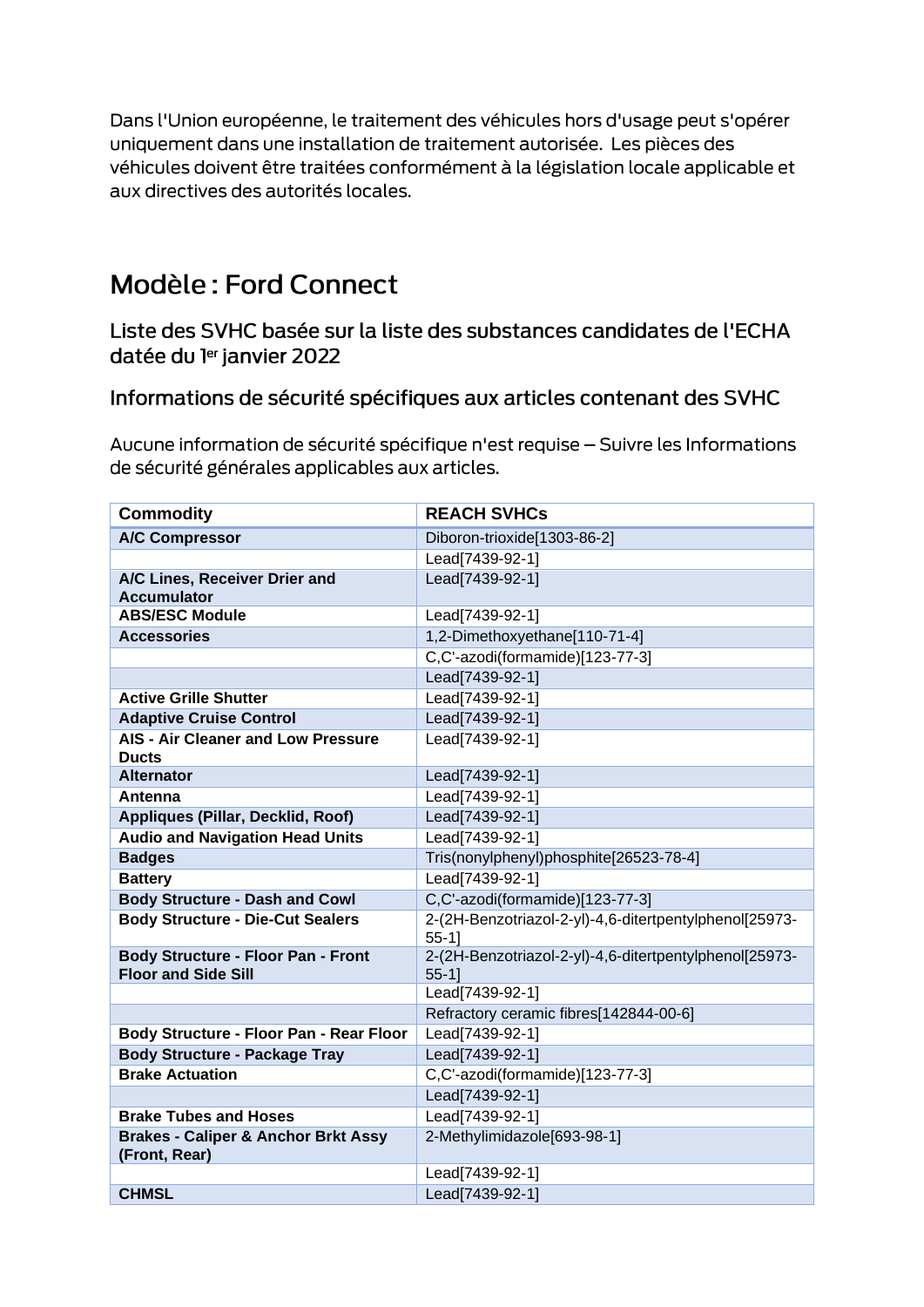| <b>Combined Sensing Module</b>                    | Lead[7439-92-1]                                                    |
|---------------------------------------------------|--------------------------------------------------------------------|
| <b>Control Arm and Bushing Assembly</b>           | Imidazolidine-2-thione[96-45-7]                                    |
|                                                   | Lead[7439-92-1]                                                    |
| <b>Cooling Fans</b>                               | Lead[7439-92-1]                                                    |
| <b>Cooling Hoses &amp; Bottles</b>                | Lead[7439-92-1]                                                    |
| <b>EDS Wiring Assembly &amp; Components</b>       | 2-(2H-Benzotriazol-2-yl)-4,6-ditertpentylphenol[25973-<br>$55-1$ ] |
|                                                   | Boric acid[10043-35-3]                                             |
|                                                   | Hexahydromethylphthalic-anhydride[25550-51-0]                      |
|                                                   | Lead[7439-92-1]                                                    |
| <b>EGR System (Gas/Diesel)</b>                    | Lead[7439-92-1]                                                    |
| <b>Electro/Mechanical Devices</b>                 | Lead[7439-92-1]                                                    |
| <b>Electro/Mechanical Devices - Security</b>      | Lead[7439-92-1]                                                    |
| <b>Electronic Modules - Displays</b>              | Lead[7439-92-1]                                                    |
| <b>Electronic Modules - SYNC</b>                  | 2-Methylimidazole[693-98-1]                                        |
|                                                   | Lead[7439-92-1]                                                    |
| <b>Engine Covers and Badges</b>                   | Lead[7439-92-1]                                                    |
| <b>Engine Sealing (Including head</b><br>gaskets) | Lead[7439-92-1]                                                    |
| <b>Evaporator and Blower Assemby</b>              | 2,4-Di-tert-butyl-6-(5-chlorobenzotriazol-2-                       |
| (HVAC Module)                                     | yl)phenol[3864-99-1]                                               |
|                                                   | C,C'-azodi(formamide)[123-77-3]                                    |
|                                                   | Lead[7439-92-1]                                                    |
| <b>Exhaust Cold End (Muffler &amp; Output</b>     | Lead[7439-92-1]                                                    |
| <b>Pipe Assembly)</b><br><b>FEAD</b>              | Lead[7439-92-1]                                                    |
| <b>Fixed Glass</b>                                | Lead[7439-92-1]                                                    |
| <b>Fixed Glass Roof</b>                           | Lead[7439-92-1]                                                    |
| <b>Front / Rear Door Trim</b>                     | C,C'-azodi(formamide)[123-77-3]                                    |
| <b>Fuel Injection</b>                             | Lead[7439-92-1]                                                    |
| <b>Fuel Lines</b>                                 | 2,4-Di-tert-butyl-6-(5-chlorobenzotriazol-2-                       |
|                                                   | yl)phenol[3864-99-1]                                               |
|                                                   | Lead[7439-92-1]                                                    |
| <b>Fuel Tanks</b>                                 | Lead[7439-92-1]                                                    |
| <b>GOR and Radiator Support</b>                   | Lead[7439-92-1]                                                    |
| Half Shaft(s)                                     | Sodium borate, decahydrate[1303-96-4]                              |
| <b>Headlamp / Side Marker</b>                     | Lead[7439-92-1]                                                    |
| <b>Headliner / Sunvisor</b>                       | Lead[7439-92-1]                                                    |
| I/S Mirror                                        | Lead[7439-92-1]                                                    |
| <b>Instrument Cluster</b>                         | Lead[7439-92-1]                                                    |
| <b>Interior Lighting</b>                          | Lead[7439-92-1]                                                    |
| <b>IP Finish Panels/Registers</b>                 | 2,4-Di-tert-butyl-6-(5-chlorobenzotriazol-2-                       |
|                                                   | yl)phenol[3864-99-1]                                               |
| Knuckle (Front, Rear)                             | Tris(nonylphenyl)phosphite[26523-78-4]<br>Lead[7439-92-1]          |
| Latches - Hood, Decklid and Liftgate              | Imidazolidine-2-thione[96-45-7]                                    |
| <b>Latches</b>                                    |                                                                    |
|                                                   | Lead[7439-92-1]                                                    |
| Latches - Side Door/Latch Mini Module             | Lead[7439-92-1]                                                    |
| Locks                                             | 1,2-Dimethoxyethane[110-71-4]                                      |
|                                                   | 1-Methyl-2-pyrrolidone[872-50-4]                                   |
| <b>Luggage and Interior Cargo</b>                 | Lead[7439-92-1]<br>Imidazolidine-2-thione[96-45-7]                 |
| <b>Management/Covers</b>                          |                                                                    |
|                                                   | Tris(nonylphenyl)phosphite[26523-78-4]                             |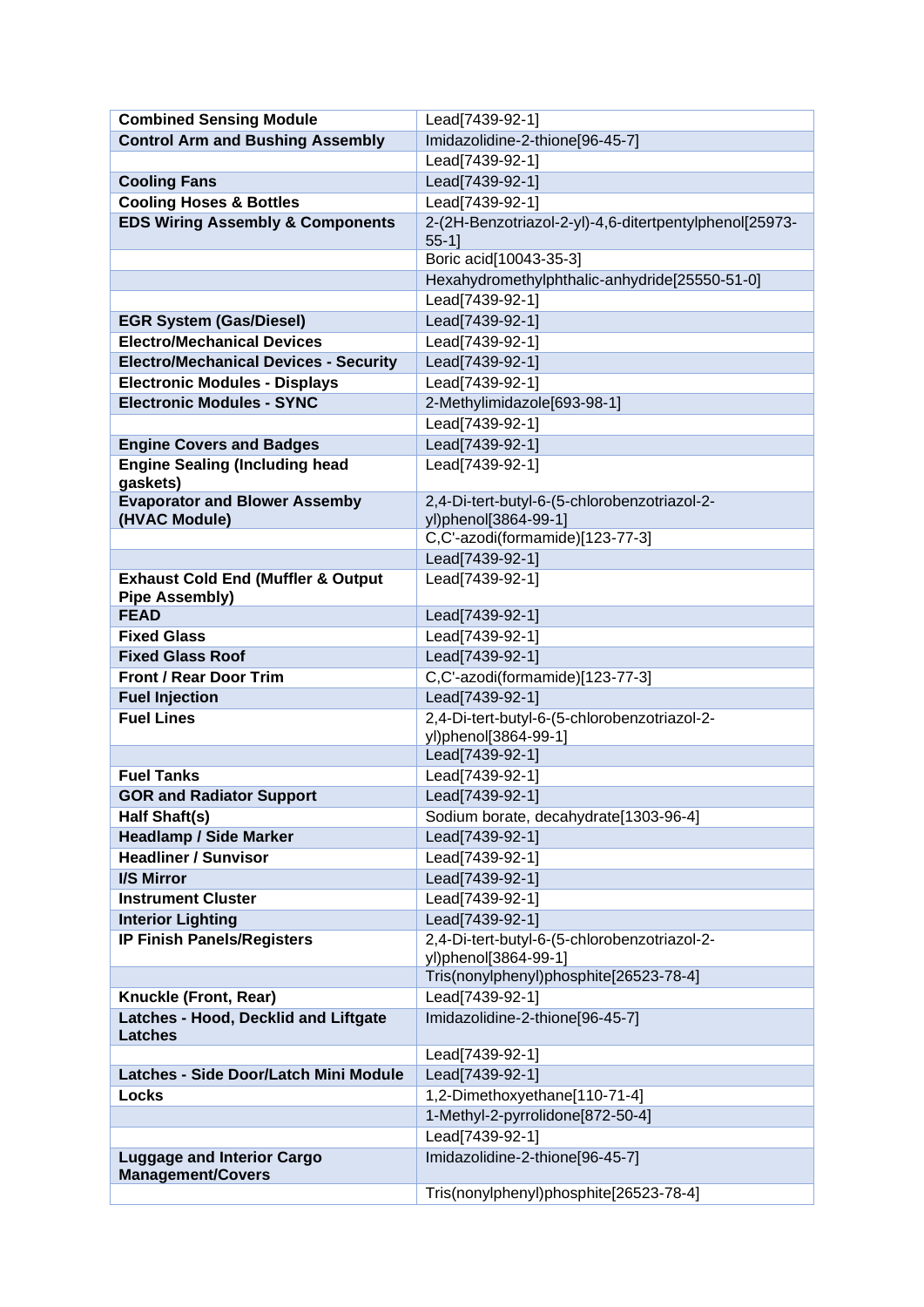| <b>Mirrors</b>                                    | 6,6'-Di-tert-butyl-2,2'-methylenedi-p-cresol[119-47-1] |
|---------------------------------------------------|--------------------------------------------------------|
|                                                   | C,C'-azodi(formamide)[123-77-3]                        |
|                                                   | Lead[7439-92-1]                                        |
| <b>Park Assist</b>                                | Lead[7439-92-1]                                        |
| <b>PATS Transceiver</b>                           | Lead[7439-92-1]                                        |
| <b>PCV System</b>                                 | Imidazolidine-2-thione[96-45-7]                        |
| <b>Pedal Box</b>                                  | Lead[7439-92-1]                                        |
| <b>Powertrain Control Module (PCM/EEC/</b>        | 4,4'-Isopropylidenediphenol[80-05-7]                   |
| ECM)                                              |                                                        |
|                                                   | Lead[7439-92-1]                                        |
| <b>PT Mounts</b>                                  | Lead[7439-92-1]                                        |
| <b>PT Sensors</b>                                 | Lead[7439-92-1]                                        |
| <b>Rain and Daylight Sensor</b>                   | 1,3,5-Tris(oxiranylmethyl)-1,3,5-triazine-             |
|                                                   | 2,4,6(1H,3H,5H)-trione[2451-62-9]                      |
| <b>Restraint Electronics</b>                      | Lead[7439-92-1]                                        |
| <b>Seat Belts (Front and Rear)</b>                | 6,6'-Di-tert-butyl-2,2'-methylenedi-p-cresol[119-47-1] |
|                                                   | Disodium-octaborate[12008-41-2]                        |
|                                                   | Lead[7439-92-1]                                        |
| Seats - Foam - Cut and Sew                        | Boric acid[10043-35-3]                                 |
|                                                   | C,C'-azodi(formamide)[123-77-3]                        |
|                                                   | Lead[7439-92-1]                                        |
| Seats - JIT                                       | C,C'-azodi(formamide)[123-77-3]                        |
|                                                   | Lead[7439-92-1]                                        |
| <b>Seats - Structures</b>                         | C,C'-azodi(formamide)[123-77-3]                        |
|                                                   | Lead[7439-92-1]                                        |
| <b>Shifter Cables/Brackets - Auto</b>             | Diboron-trioxide[1303-86-2]                            |
|                                                   | Lead[7439-92-1]                                        |
| <b>Shock Absorbers</b>                            | Lead[7439-92-1]                                        |
| <b>Side and Rear Vision (BLIS)</b>                | Lead[7439-92-1]                                        |
| <b>Sliding Door Mechanism</b>                     | Lead[7439-92-1]                                        |
| <b>Smart Junction Box &amp; Body Control</b>      | Lead[7439-92-1]                                        |
| <b>Module (SPDJB)</b>                             |                                                        |
| <b>Spare Wheel Winch</b>                          | Lead[7439-92-1]                                        |
| <b>Steering Column</b>                            | Lead[7439-92-1]                                        |
| <b>Steering Gear and Linkage</b>                  | Lead[7439-92-1]                                        |
| <b>Steering Wheel, Drive Air Bag</b>              | Alkanes, C14-17, chloro[85535-85-9]                    |
|                                                   | Lead[7439-92-1]                                        |
| <b>Switches - General Use</b>                     | Lead[7439-92-1]                                        |
|                                                   | Octamethylcyclotetrasiloxane[556-67-2]                 |
| <b>Switches - Headlamp. Window &amp; Door</b>     | 4,4'-Isopropylidenediphenol[80-05-7]                   |
|                                                   | Lead[7439-92-1]                                        |
| <b>Switches - Steering Column</b>                 | 4,4'-Isopropylidenediphenol[80-05-7]                   |
| <b>Taillamp / Redundant</b>                       | Lead[7439-92-1]                                        |
| <b>Temperature Sensors - Climate</b>              | 1,3,5-Tris(oxiranylmethyl)-1,3,5-triazine-             |
|                                                   | 2,4,6(1H,3H,5H)-trione[2451-62-9]                      |
|                                                   | Lead[7439-92-1]                                        |
| <b>Tires</b>                                      | Lead[7439-92-1]                                        |
| <b>TMK and Tools</b>                              | Imidazolidine-2-thione[96-45-7]                        |
|                                                   | Lead[7439-92-1]                                        |
| <b>TPMS</b>                                       | Lead[7439-92-1]                                        |
| <b>Transmission - Manual</b>                      | Lead[7439-92-1]                                        |
| Transmission (Auto) - Lines/Tubes (Oil<br>Cooler) | Lead[7439-92-1]                                        |
| <b>Transmission Mounted - Oil Cooler</b>          | Lead[7439-92-1]                                        |
| <b>Underbody Shields and Wheel Liners</b>         | Diboron-trioxide[1303-86-2]                            |